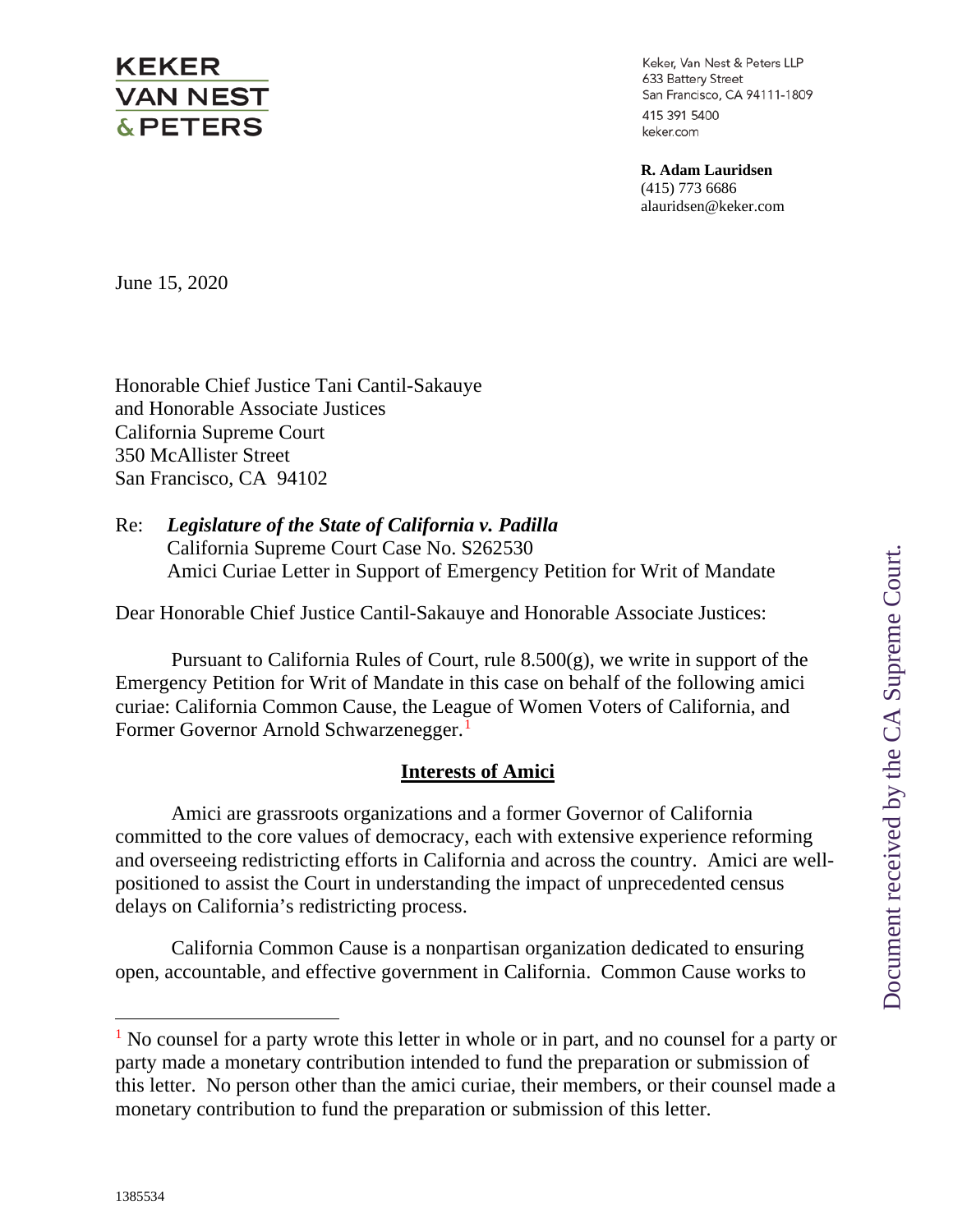strengthen public participation in the political process and to ensure that process serves the public interest. To that end, Common Cause has pursued redistricting reform for several decades. Common Cause led efforts to reform California's state redistricting process by establishing an alternative to Legislature-drawn state district lines. As one of Proposition 11's drafters and original proponents, Common Cause sought to create the Citizens Redistricting Commission, and to give it the responsibility of drawing state districts that would follow new, prioritized mapping criteria and rules for transparency and public engagement. Common Cause also endorsed and devoted resources to the passage of Proposition 20, which expanded the Commission's responsibilities in drawing congressional district lines and added language about communities of interest, timing of map adoption, and referendum rules. Common Cause led coalition efforts of California groups in the 2010 and 2020 cycles to monitor, provide guidance to, and educate the public about the Commission's recruitment, selection, mapping, and public engagement.

The League of Women Voters of California is a registered 501(c)(4) nonprofit, nonpartisan, political organization based in Sacramento, California, which encourages informed and active participation in the democratic process, and influences public policy through education and advocacy. The League served as a key member of the coalition that worked to develop the framework for Proposition 11. The League was integrally involved in drafting and finalizing the language of the initiative and was a signatory to the ballot arguments supporting the initiative. The League also provided input on Proposition 11's implementing regulations, including application and selection processes. The League and its education arm also regularly conduct education and outreach to encourage members of the public to learn about the Commission and apply for positions, and they provide recommendations to the Commission about how to conduct its own public outreach.

Arnold Schwarzenegger served as the Governor of California from 2003 to 2011. In 2008 and 2010, he successfully advocated for Proposition 11 and Proposition 20, two ballot initiatives that established nonpartisan redistricting commissions for California. These reforms ended decades of partisan gerrymanders to the benefit of California's political system. Following his term of office, the former Governor has continued to support efforts to fight partisan gerrymandering nationwide and is a leading national redistricting reform advocate.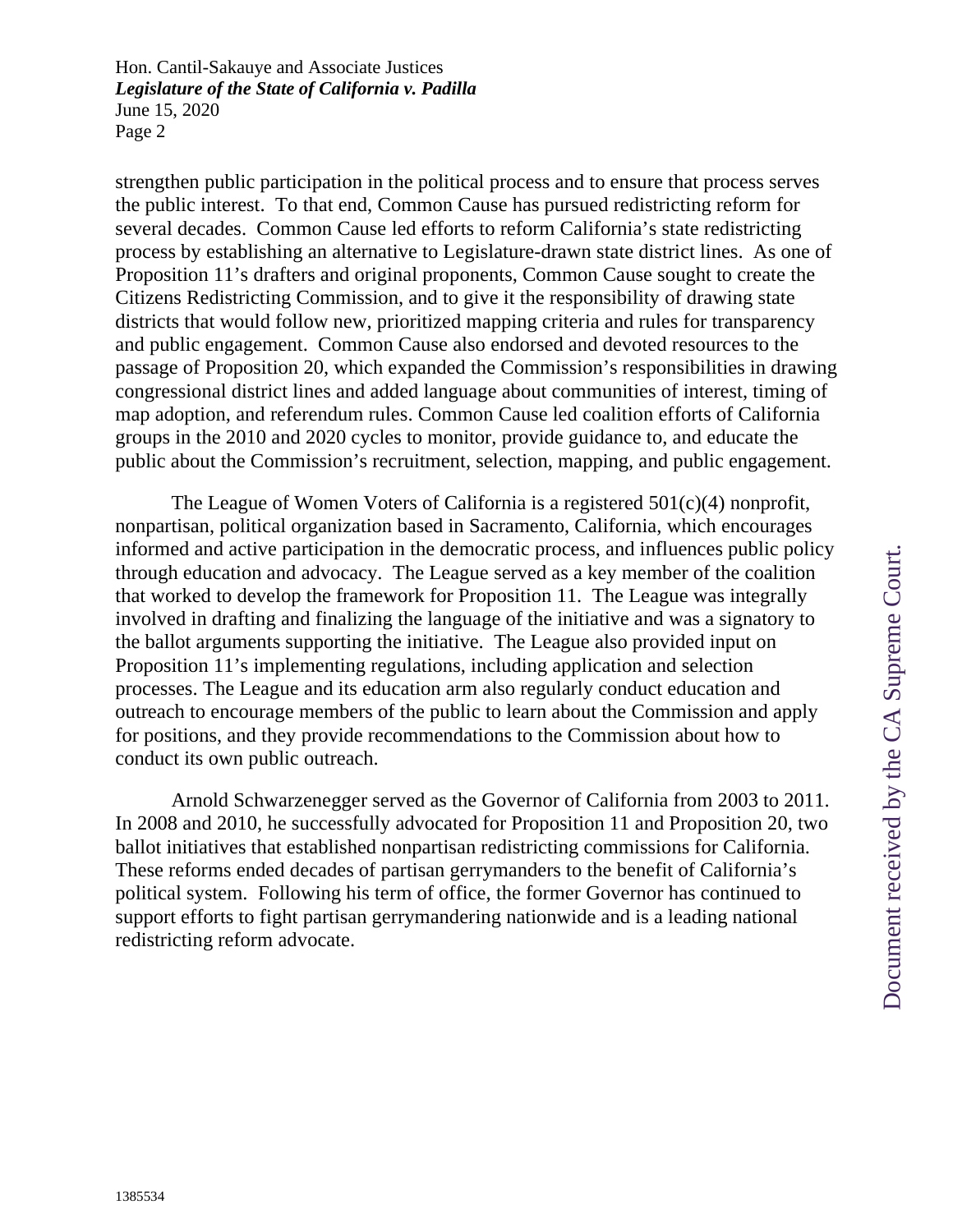## **Why the Court Should Grant the Emergency Writ**

#### **I. The Court should take immediate action to ensure the Commission has sufficient time to complete its work.**

The Court should grant the Legislature's Petition for Writ of Mandate to ensure that the California Redistricting Commission (the "Commission") will carry out its constitutional role. The People of California amended the California Constitution to create a nonpartisan redistricting process with the Commission at its center. Article XXI, section 1 of the California Constitution provides that "[i]n the year following the year in which the national census is taken," the Commission "shall adjust the boundary lines of the congressional, State Senatorial, Assembly, and Board of Equalization districts." In contrast to gerrymandering efforts that have damaged the underpinnings of democracy in many states, the Commission stands as a prototype for fair redistricting.

But COVID-19 has jeopardized the Commission's work by delaying the national census. Because state and federal law require the Commission to use census data for redistricting, delays in the national census mean that the Commission will be unable to meet its constitutional and statutory deadlines. This Court can and should take swift action by granting the Legislature's Petition. The requested relief—which amounts to a modest extension of deadlines directly in line with the Census delay—is necessary, within the Court's power, and the only option that does not carry significant risks of undermining the redistricting process.

## **A. Due to the COVID-19 pandemic, the decennial census will not be completed on schedule.**

Under 13 U.S.C. § 141, the U.S. Census Bureau counts the population as of April 1 of the year of the decennial census. (13 U.S.C. § 141(a).) Nine months later, the Census Bureau must report the census data to the President of the United States. (*Id.* § 141(b).) Three months after that, by March 31 in the year following the census, the Census Bureau must transmit redistricting data to the states. (*Id.*, § 141(c).)

COVID-19's disruptive effect has left the Census Bureau unable to meet these statutory deadlines. On March 18, 2020, the Census Bureau announced that it would suspend field operations for collecting data for the 2020 Census, due to the COVID-19 pandemic. (See *U.S. Census Bureau Director Steven Dillingham on Operational Updates* (March 18, 2020) U.S. Census Bureau <https://www.census.gov/newsroom/ press-releases/2020/operational-update.html> [as of June 15, 2020].) Though field operations were originally suspended for only two weeks, the evolving circumstances of the pandemic extended operational closures. The Census Bureau only recently began a phased reopening of its field operations, and many have yet to reopen. (See generally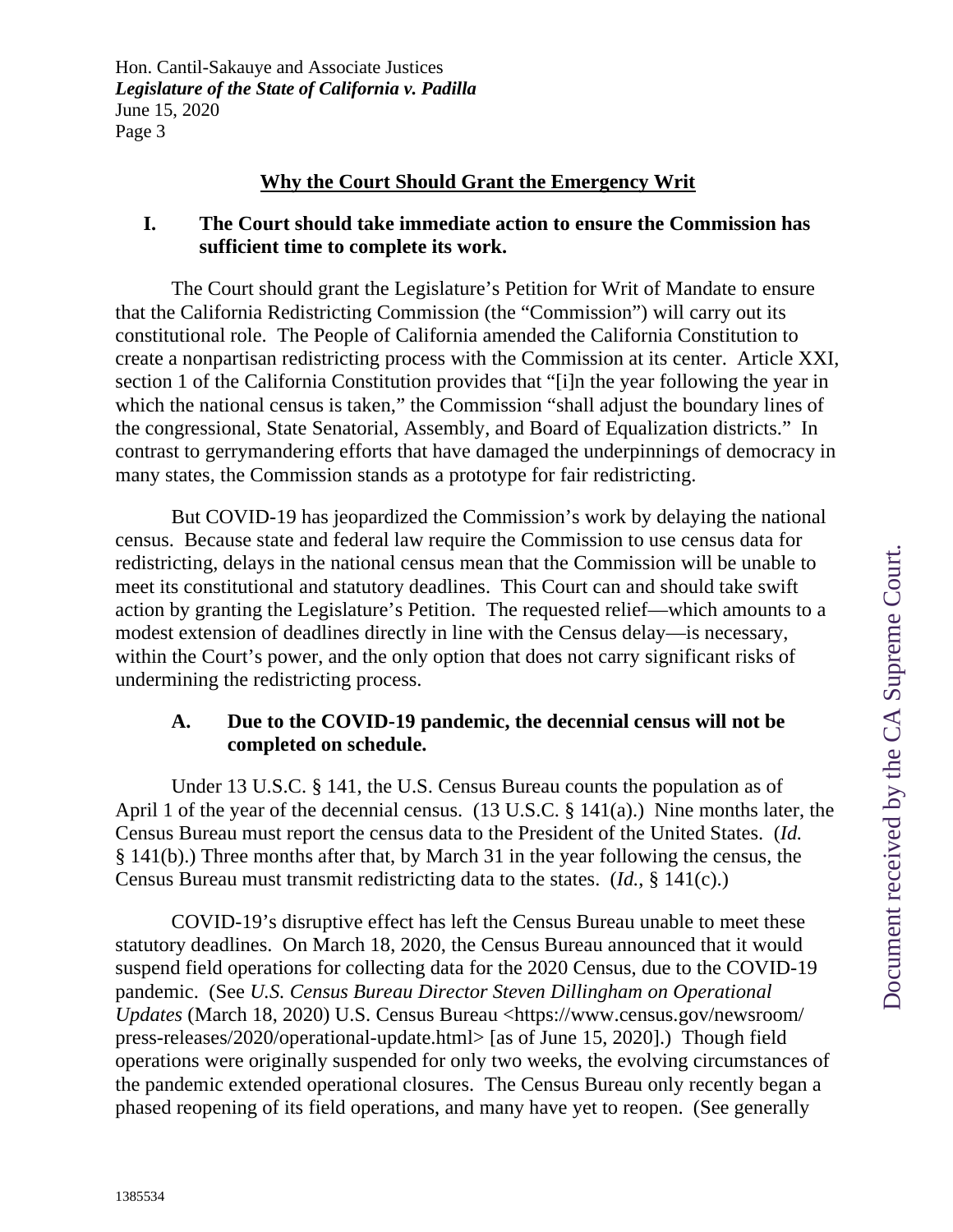*COVID-19* (March 15, 2020) U.S. Census Bureau <https://2020census.gov/en/newsevents/press-kits/covid-19.html> [as of June 15, 2020].) The Census Bureau's call centers faced similar setbacks when social distancing guidelines and shelter-in-place restrictions upended operations. (See *U.S. Census Bureau Statement on 2020 Census Call Centers* (April 2, 2020) U.S. Census Bureau <https://2020census.gov/en/newsevents/press-releases/2020-census-call-centers.html> [as of June 15, 2020].)

Due to these impediments, on April 13, 2020, the Census Bureau announced that "[i]n order to ensure the completeness and accuracy of the 2020 Census, the Census Bureau is seeking statutory relief from Congress of 120 additional calendar days to deliver final apportionment counts." (*U.S. Department of Commerce Secretary Wilbur Ross and U.S. Census Bureau Director Steven Dillingham Statement on 2020 Census Operational Adjustments Due to Covid-19* (April 13, 2020) U.S. Census Bureau <https://www.census.gov/newsroom/press-releases/2020/statement-covid-19-2020.html> [as of June 15, 2020].) This requested extension would change the Census Bureau's internal deadline for transmitting redistricting data to the states from March 31, 2021 to July 31, 2021. (See *ibid.*)As of today, the House of Representatives has passed one bill and introduced another that approve the extension. (See HEROES Act, 116 H.R. No. 6800, 116th Cong., Div. G, tit. II, § 70201 (May 15, 2020); 116 H.R. No. 7034, 116th Cong., at <https://www.congress.gov/bill/116th-congress/house-bill/7034/all-info> [as of June 15, 2020].)

Even without the enactment of legislation, the Census Bureau has already extended its schedule of operations. (See *2020 Operational Adjustments Due to Covid-19*, U.S. Census Bureau <https://2020census.gov/en/news-events/operationaladjustments-covid-19.html> [as of June 15, 2020].) The Census Bureau currently plans to allow self-responses to census questionnaires through October 31, 2020, three months after the original deadline. (See *ibid.*) Stay-at-home orders and social distancing measures have also prevented door-knocking by census workers, efforts that were initially slated to begin in mid-May. (See *ibid.*) And the counts for many groups of people, such as for the homeless, still have no set schedule. (See *ibid.*) There is no question that the Census Bureau will miss its statutory deadlines for transmitting redistricting data to the states.

## **B. The COVID-related delays in obtaining census information will prevent the Commission from meeting constitutional and statutory deadlines.**

The Commission's deadlines rely on the congressionally-mandated timeline for transmitting census redistricting data to the states. In 1975, Congress added the requirement that the Census Bureau transmit tabulations of the population to the states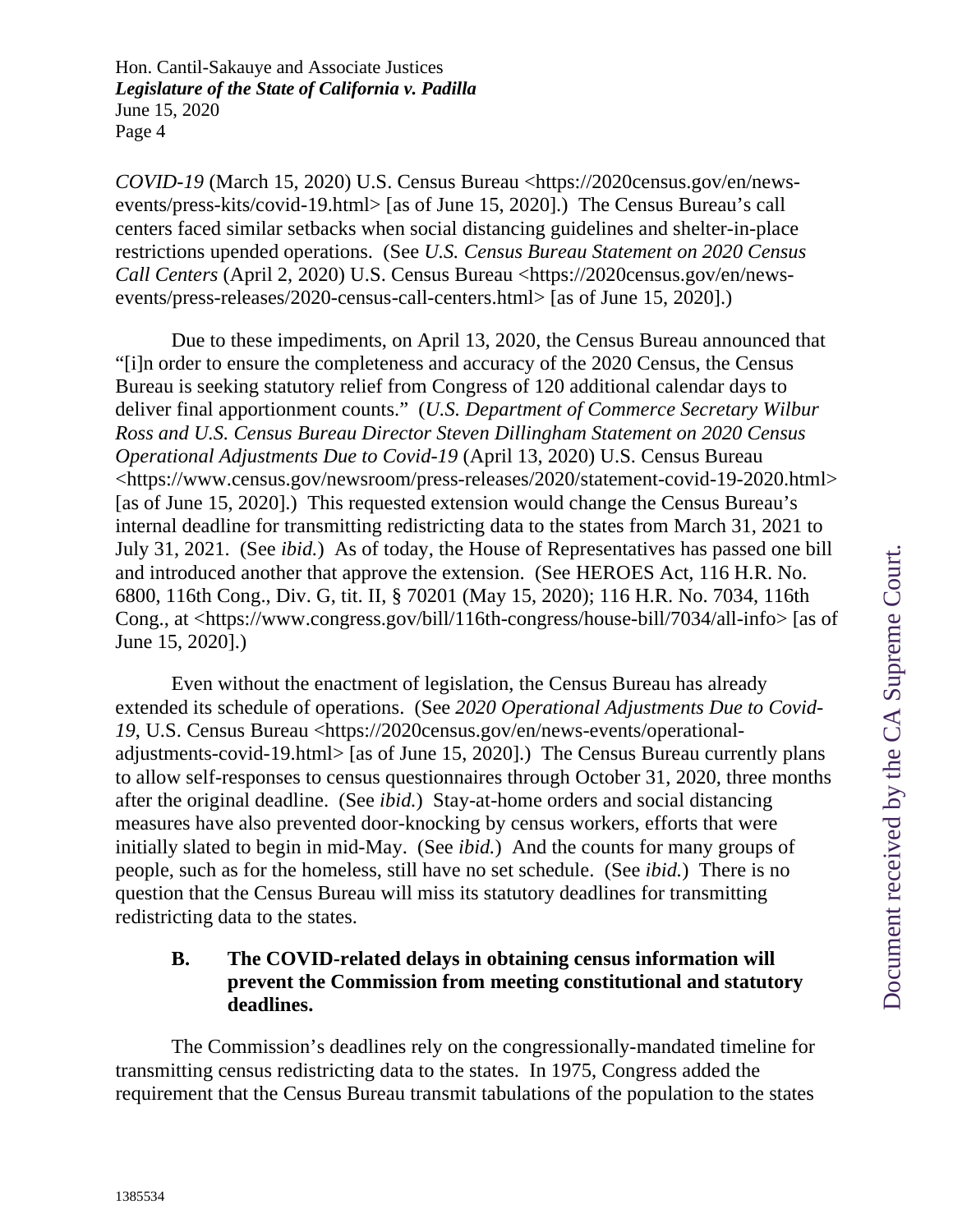"within one year" of the April 1st census date. (13 U.S.C. § 141(c) (1975); H.R. No. 1753, 94th Cong., Pub. L. 94-171, 89 Stat. 1023 (Dec. 23, 1975).) Because the Census Bureau has consistently adhered to this schedule for the last five decades, multiple states, including California, have treated this transmittal deadline as definitive in crafting constitutional and statutory deadlines for redistricting. (See Tim Storey, Exec. Dir. of the National Conference of State Legislatures, letter to Steven Dillingham, Dir. of the U.S. Census Bureau, May 26, 2020 <https://www.ncsl.org/documents/statefed/Census-Bureau-letter-May26-FINAL.pdf> [as of June 15, 2020] ["Many states developed their redistricting schedules knowing that the April 1 P.L. 94-171 data delivery deadline was set by federal law."]; *2020 Census Data & Redistricting*, California Common Cause <https://www.commoncause.org/wp-content/uploads/2020/05/Redistricting-Deadlinesmap-and-list.pdf> [as of June 15, 2020] [summarizing state deadlines].)

As detailed in the Legislature's Petition, when the Census Bureau delivers data on schedule, the Commission's normal deadlines provide sufficient time to perform the redistricting process. This year, however, the Census Bureau's anticipated four-month delay of the transmittal data—from March 31 to July 31—will make it impossible for the Commission to complete its work on time. The statutory deadline for the Commission to display preliminary maps, July 1, 2021, falls *before* the Census Bureau will transmit the data needed to draw the maps, making it impossible to meet the preliminary map deadline.

Moreover, as the Legislature explains in its Petition, the Commission's August 15th deadline to approve final maps falls *before* the date the Commission will receive the state's census datasets from the Statewide Database, which projects delivering the datasets to the Commission approximately thirty days after receipt of 2020 census data from the Census Bureau. These datasets are critical to ensuring that district lines comply with the federal Voting Rights Act of 1965. The Commission thus cannot commence mapping without these datasets which, under the current projected timeline, will be available by August 31, 2021—two weeks after the constitutional deadline for adoption of final maps. Even if the Commission were to streamline its process and work harder to act quickly, it would be impossible to draw, let alone adopt, maps by the August 15th deadline.

# **C. This Court has both equitable and legal authority to modify the Commission's deadlines.**

This Court clearly has the authority to grant the Legislature's requested relief. The Court routinely exercises its authority to address threats to the orderly functioning of the electoral system, without waiting for the system to be irreparably disrupted before it takes action. The Court has "original jurisdiction in proceedings for extraordinary relief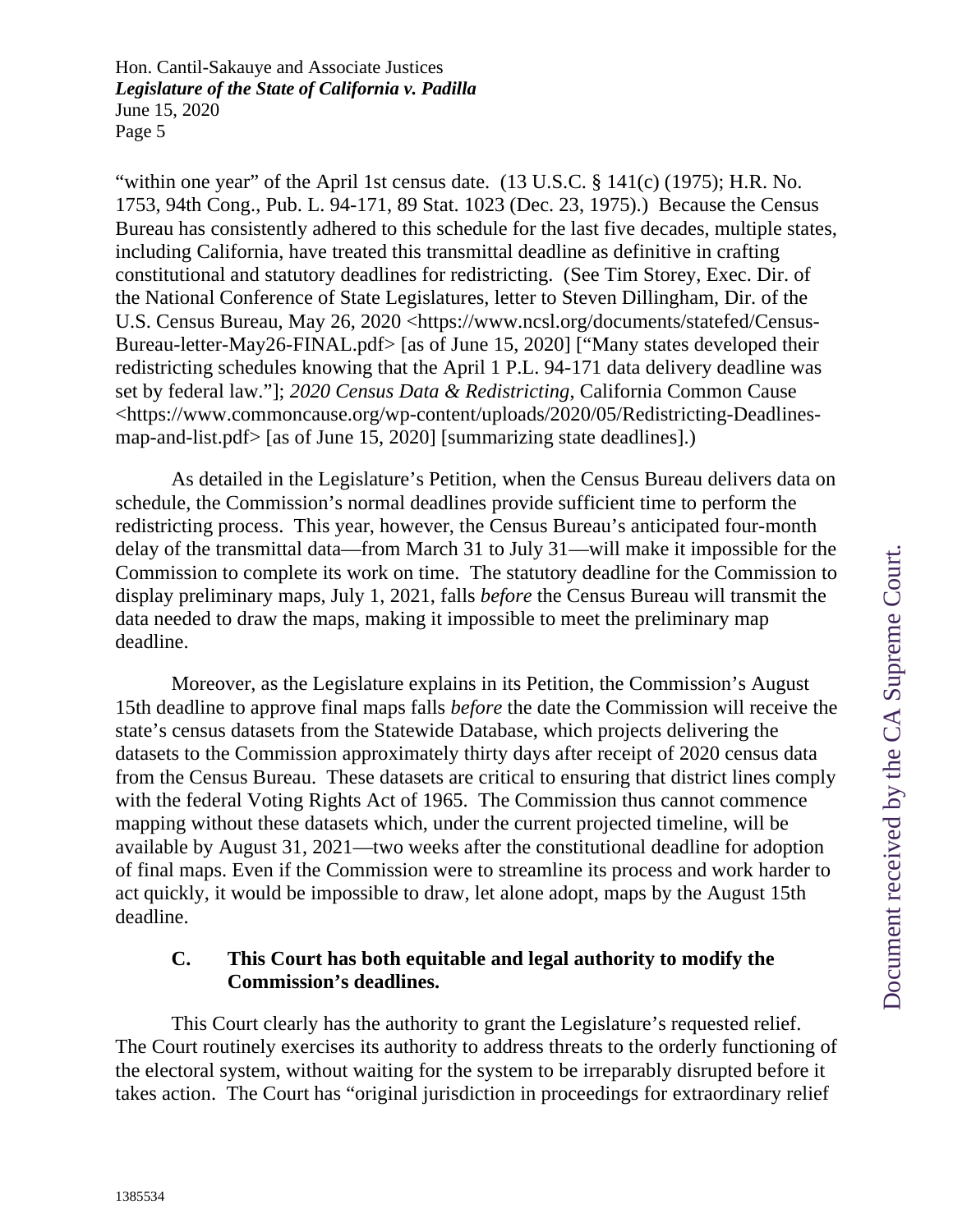in the nature of mandamus, certiorari, and prohibition." (Cal. Const., art. VI, § 10.) On a petition for writ of mandate, the Court has jurisdiction where the "issues presented are of great public importance and must be resolved promptly." (*Vandermost v. Bowen* (2012) 53 Cal.4th 421, 453.) This Court has "exercised authority to entertain and decide petitions for original writs of mandate related to the . . . redistricting process in circumstances in which an expeditious ruling was necessary to the orderly functioning of the electoral system." (*Id.* at p. 452; see also, e.g., *Wilson v. Eu* (1991) 54 Cal.3d 471, 473 ("*Wilson I*") [judicial drawing of redistricted map when Legislature and Governor were unable to reach agreement on redistricting plan]; *Legislature v. Reinecke* (1972) 6 Cal.3d 595, 603-604 (1972) [evaluating and selecting interim state and congressional district maps for 1972 elections in the same circumstances]; *Assembly v. Deukmejian* (1982) 30 Cal.3d 638, 692 [exercising power to select interim maps during a pending referendum].)

This Court has broad equitable powers, based in state and federal authority, to ensure the timely adoption of lawful maps. (See *Vandermost*, *supra*, 53 Cal.4th at pp. 450-451, 460, 483.) In *Wilson I*, for example, the Court held that because the Legislature and the Governor (who, at the time, were responsible for the redistricting process) were at an "impasse," the Court was obligated to appoint special masters to draft appropriate district maps that complied with "equal protection guarantees" and the "right to equal participation." (*Wilson I*, *supra*, 54 Cal.3d at p. 473; see also *Deukmejian*, *supra*, 30 Cal.3d at p. 665 [selecting maps by invoking the Court's equitable powers under federal law as well as the equal protection and redistricting provisions of the California Constitution].) Much like in *Wilson I*, this case presents circumstances where the entity responsible for redistricting—the Commission—is unable to complete the redistricting process, at least under current deadlines. Thus, this Court should exercise its equitable powers to extend those deadlines so that the Commission may draw lawful and appropriate maps. This relief is less extreme than appointing special masters to perform the redistricting, and it would support, rather than undermine, the redistricting process the People of California chose.

In addition to the Court's equitable powers, the Court must read the Commission's deadlines in the broader context of the constitutional scheme requiring the *Commission* to perform the redistricting process. A statutory or constitutional provision's "language must be construed in the context of the statute as a whole and the . . . overall . . . scheme." (*Prof'l Eng'rs in Cal. Gov't v. Kempton* (2007) 40 Cal.4th 1016, 1037.) Article XXI, section 1 of the California Constitution states that "[i]n the year following the year in which the national census is taken under the direction of Congress at the beginning of each decade, the *Citizens Redistricting Commission . . . shall . . . adjust the boundary lines*" of the state and federal districts. Meanwhile, the Commission's July 1st deadline for displaying its first preliminary map is part of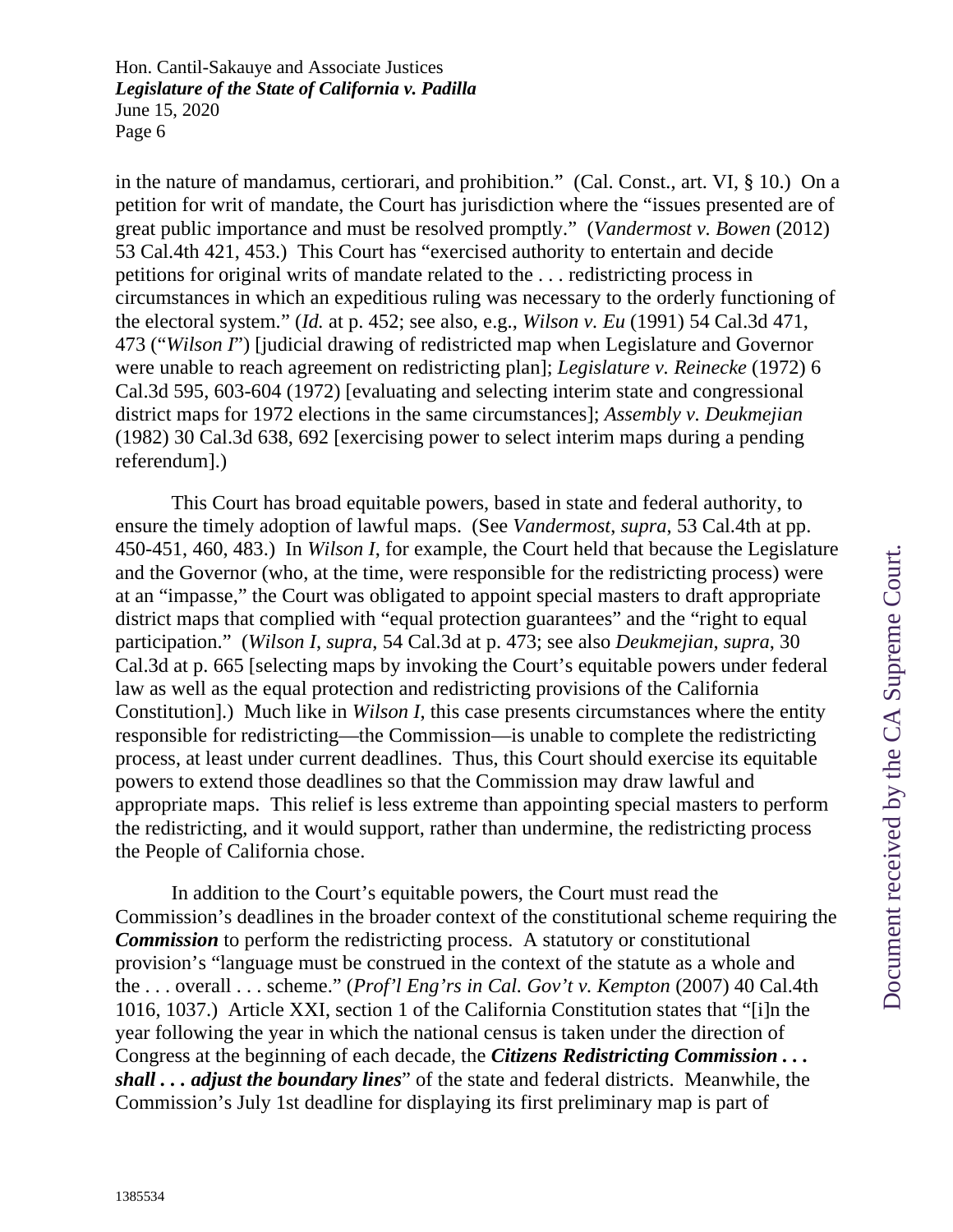regulations meant to govern "[t]he activities" of the Commission. (Gov. Code, § 8253(a)(7).) Similarly, the August 15th deadline for approving final maps in the California Constitution is part of the "standards and process" for the Commission's work. (Cal. Const., art. XXI,  $\S$  $\S$  1,  $2(g)$ .) The voters and the Legislature could not have intended for these deadlines to take the redistricting process out of the Commission's hands—the practical result here unless deadlines are extended.

#### **D. The Court should act now.**

To ensure that the Commission can act as soon as it obtains data from the Census Bureau, the Commission needs a viable schedule as soon as possible. The new Commission will be formed on August 15, 2020. (Gov. Code, § 8252(g).) Once that date passes, the Commission must begin hiring staff and advisors (Gov. Code, § 8253(a)(5)) and calendaring a series of public hearings and meetings to obtain public input (*id.*, § 8253(a)(7)). The broad range and significant scale of this work takes time. The 2011 Commission "held more than 70 business meetings and 34 public hearings in 32 cities throughout the state" and considered "more than 2,000 written submissions." (*Vandermost*, *supra*, 53 Cal.4th at p. 445.) This hearing process will also likely be complicated by COVID-19, given ongoing stay-at-home and social distancing measures. The Commission will be unable to effectively plan around these logistical challenges if it does not even know whether the Commission will be allowed the time needed to complete its work, or when relevant benchmarks must be met. (Cf. *Wilson v. Eu* (1991) 54 Cal.3d 546, 548 ("*Wilson II*") [providing early relief because elections are "a complex and 'sequential' process" and that "[e]arly delays in one function can impact all other functions"].)

If the Court does not provide scheduling relief for the Commission, the Legislature has indicated that it would consider placing an initiative on the November 2020 ballot to amend the constitutional and statutory deadlines. But the prospect of a future ballot initiative is not an adequate substitute for immediate judicial relief. As the Legislature explains in its Petition, the ballot process itself would impose a significant procedural and financial burden. (Perez Decl. in Support of Petition,  $\P$ [2-3 & Ex. A.) There is no guarantee that the Legislature will succeed in placing an initiative on the November 2020 ballot, given the limited window for legislative action and the multiple emergencies California and the nation currently face. Moreover, there is no existing funding or campaign for educating voters about a last-minute ballot measure, both of which would be critical to obtaining voter approval. Groups and individuals such as amici, who were instrumental in the passage of Propositions 11 and 20, have not had an opportunity to build a campaign, raise campaign funds, or assemble a coalition to help support such a measure. Even if a constitutional amendment were placed on the ballot, the voters may reject it—at which point, only another Petition could provide relief.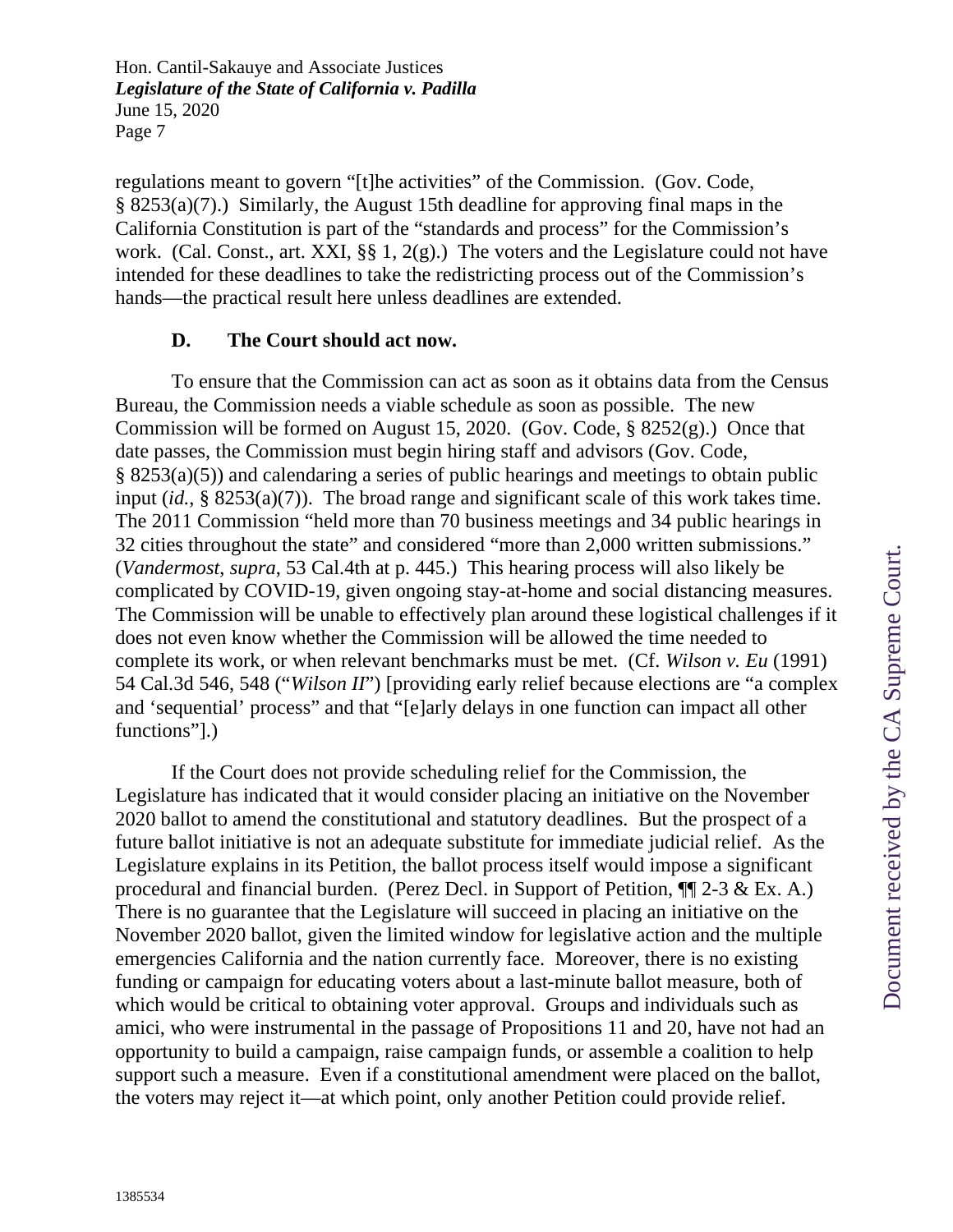Finally, granting the narrow judicial relief now will help the Court avoid embroiling itself more deeply in the "political thicket" of drawing electoral maps in the future. (*Deukmejian*, *supra*, 30 Cal.3d at p. 693 [conc. & dis. opn. of Mosk, J.] (internal quotations omitted).) This Court has held that redistricting "is primarily a legislative task, undertaken by this court only when circumstances permit no alternative." (*Id.* at p. 665 [maj. opn.].) Should the impossible deadlines the Commission faces make it unable to draw appropriate maps, the Court will need to step in to ensure lawful maps. (*Id.* at p. 660; Cal. Const., art. XXI, § 2(j).) By granting the Petition, the Court will minimize the risk that it will need to take a direct role in drawing electoral maps in the future.

#### **II. The Legislature's requested extensions will protect the Commission's transparency and inclusiveness.**

Proposition 11 compelled heightened inclusiveness and transparency in the redistricting process. In addition to requiring a Commission free of legislative influence, it required the Commission to "draw districts based on strict, nonpartisan rules designed to ensure fair representation," guaranteeing that debates occur "in the open with public meetings" and declaring that "every aspect of this [redistricting] process will be open to scrutiny by the public and the press. (See Prop. 11, Findings and Purpose, as approved by voters, Gen. Elec. (Nov. 4, 2008).) Proposition 11 amended the Constitution to mandate "an open and transparent process enabling full public consideration of and comment on the drawing of district lines." (Cal. Const, art. XXI § 2(b).) To implement this charge, the Government Code requires the Commission to hold hearings both before and after the Commission draws its maps, and to display the maps "in a manner designed to achieve the widest public access reasonably possible." (Gov. Code, § 8253(a)(7).)

Petitioner's requested extensions are necessary to afford meaningful public participation in the State's redistricting process. From the inception of the Commission in the 2011 cycle, community members have been highly involved in the redistricting process. The prior Commission received oral comments from more than 2,700 speakers at hearings. It collected written submissions, including proposed maps based on the 2010 census data, from more than 2,000 organizations and more than 20,000 individuals. (Rafael J. Sonenshien, League of Women Voters, *When the People Draw the Lines: An Examination of the California Citizens Re districting Commission (June 12, 2013)* at pp. 40-41, <https://cavotes.org/sites/default/files/jobs/RedistrictingCommission %20Report6122013.pdf>.)

A significant part of that public engagement can occur only in the three-and-a-half months *after* the Statewide Database provides the reconstructed census data to the Commission. Individuals and organizations representing communities, working in coalitions, often hire their own demographers to analyze the census data, retain voting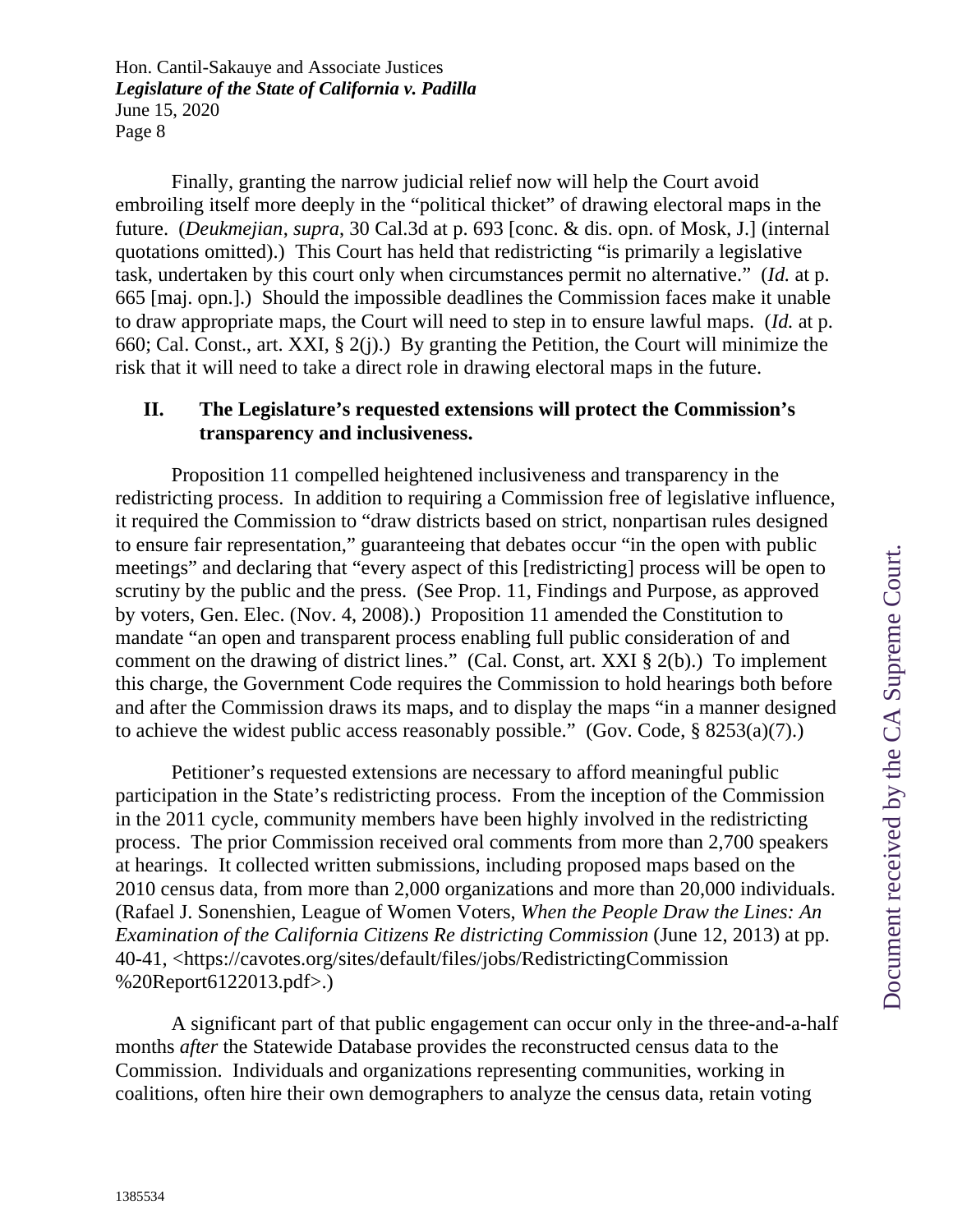experts and voting rights attorneys to analyze the Commission's maps and assess Voting Rights Act compliance, and submit their own unity and district maps that inform the Commission's line drawing. This critical dialog between the Commission and the public does not materialize overnight; it develops as a product of sustained outreach and education over the course of the mapping process. A shortened schedule will exclude impacted community members by reducing their opportunities to provide input, eroding the perceived legitimacy of the redistricting process.

#### **III. The Legislature's requested extensions are a nonpartisan response to unanticipated scheduling issues.**

The Legislature's extension request is not an effort by any political group to obtain a perceived electoral advantage. Both Democrat and Republican-led state legislatures across the country are now grappling with how to maintain orderly and fair redistricting processes despite COVID-19-related disruptions. Two states—Virginia and New Jersey—are scheduled to hold 2021 primary elections before they are to receive the now-delayed census data. (*2020 Census Data & Redistricting*, California Common Cause <https://www.commoncause.org/wp-content/uploads/2020/05/Redistricting-Deadlines-map-and-list.pdf> [as of June 15, 2020].) The census delays also imperil the redistricting timelines in seventeen other states, including California. (See *ibid.*) Although California's redistricting procedures are unique, the Legislature's desire to protect a fundamental step in the electoral process is not.

The Legislature's requested extensions are consistent with the Commission's nonpartisan status. Supporters of Proposition 11 sought to insulate the Commission's map-drawing functions from political manipulation. (Ballot Pamp., Gen. Elec (Nov. 4, 2008), argument in favor of Prop. 11, *Redistricting. Initiative Constitutional Amendment and Statute.* <http://vigarchive.sos.ca.gov/2008/general/argu-rebut/argu-rebutt11.htm> ["There is a serious conflict of interest when legislators are allowed to draw their own district boundaries."].) By setting constitutionally-mandated dates for crucial steps of the redistricting procedure (Cal. Const, art. XXI, § 2(g)), Proposition 11 provided a further firewall against partisan interference. Here, however, the Legislature's request for a onetime modification of that procedure does not raise any such concerns. The Legislature seeks to maintain the status quo, by ensuring that the redistricting process can be completed before the 2022 primaries. The request is narrowly tailored and proportional to the census delays motivating it, and does not disturb any unrelated deadlines or procedures. By petitioning the Court, the Legislature involves an outside authority to confirm that it is not seeking relief contrary to the Commission's nonpartisan goals. Amici are particularly sensitive to any efforts to undercut the Commission's independence, but they find no such danger here.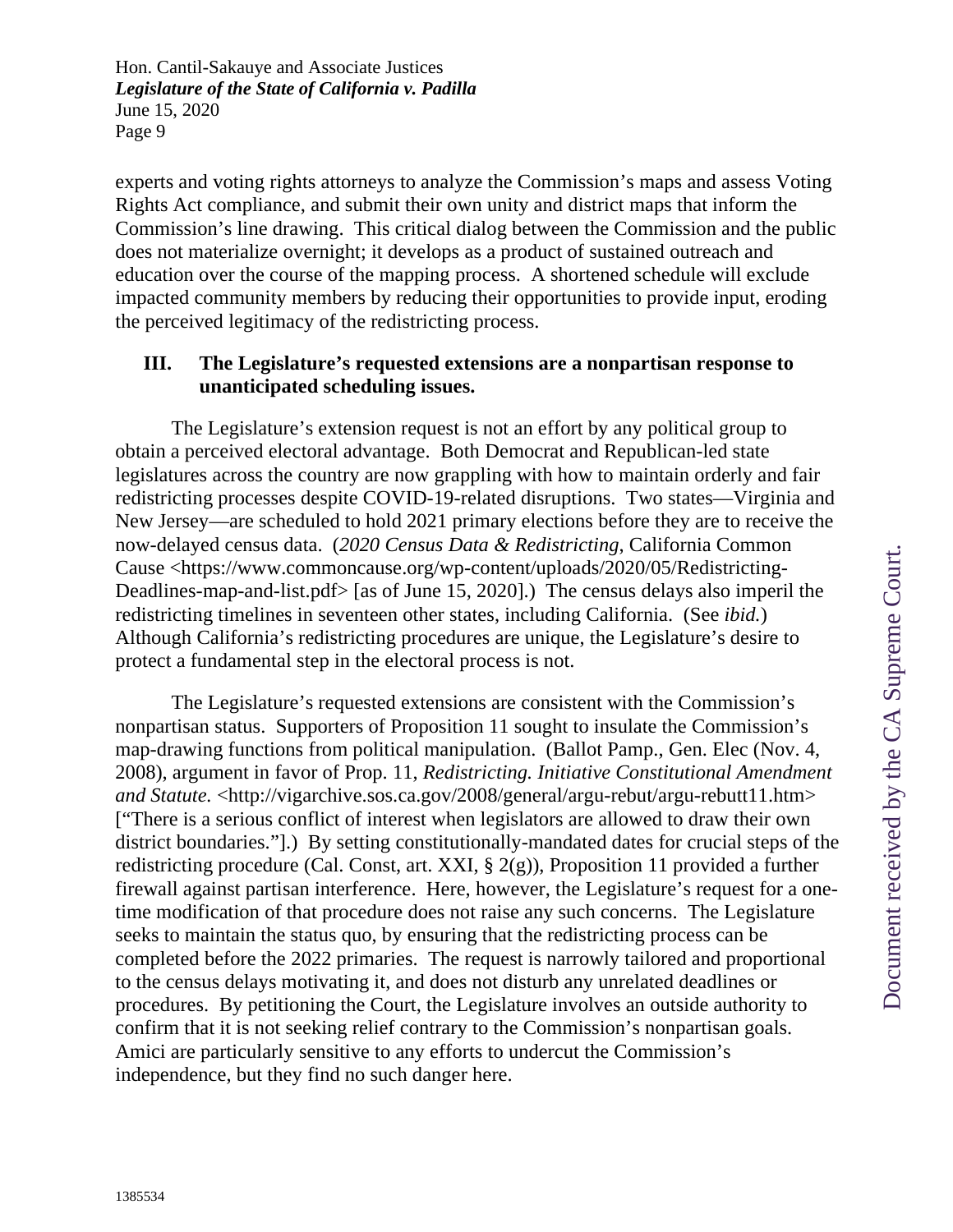Ultimately, the Legislature's requested relief provides the least invasive means of addressing what is—hopefully—a once-in-a-lifetime disruption. The Commission's scheduling procedures are sound, but even our society's best procedures have been upended by the COVID-19 pandemic. The Court should take limited action in this specific instance to address those disruptions. If, instead, the Legislature must pursue a constitutional amendment to address COVID-19-related delays, the procedural changes may inject unnecessary complexity into the process and may expose redistricting schedules to further changes in the future. The Legislature's Petition proposes a common-sense solution that avoids those risks.

Respectfully submitted,

# **KEKER, VAN NEST & PETERS LLP**

R. ADAM LAURIDSEN (SBN 243780) CONNIE P. SUNG (SBN 304242) JASON S. GEORGE (SBN 307707)

*Attorneys for Amici Curiae California Common Cause; League of Women Voters of California; Former Governor Arnold Schwarzenegger*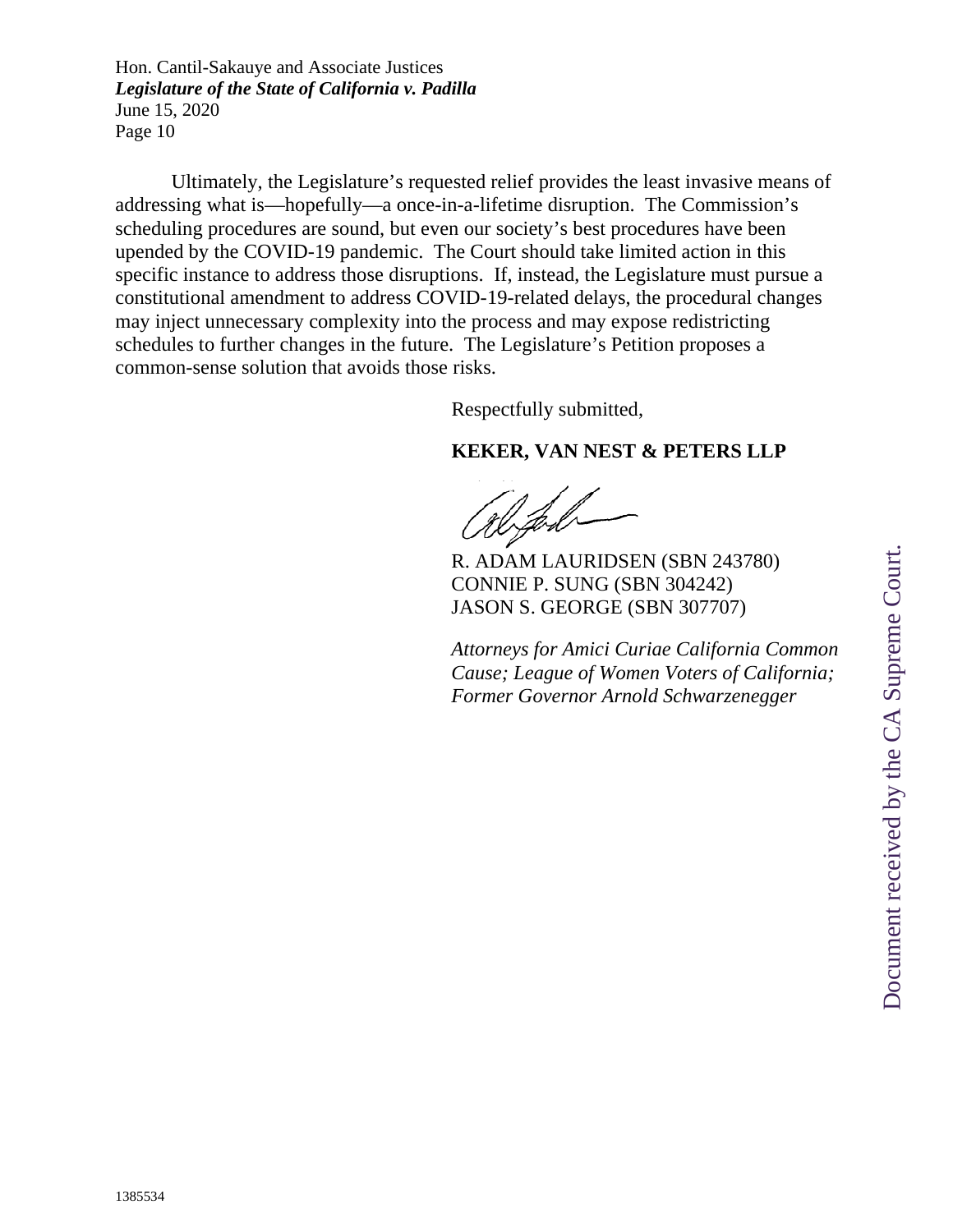# **DECLARATION OF ELECTRONIC SERVICE**

Case Name: *Legislature v. Alex Padilla*

Action No. S262530

I am employed in the City and County of San Francisco, State of California in the office of a member of the bar of this court at whose direction the following service was made. I am over the age of eighteen years and not a party to the within action. My business address is Keker, Van Nest & Peters LLP, 633 Battery Street, San Francisco, CA 94111-1809.

On June 15, 2020, I electronically served the attached **Amici Curiae Letter in Support of Emergency Petition for Writ of Mandate** by transmitting a true copy via this Court's TrueFiling system, addressed as follow:

| Robin Johansen                           | Marian M. Johnston                       |
|------------------------------------------|------------------------------------------|
| Olson Remcho, LLP                        | Attorney at Law                          |
| 1901 Harrison Street, Suite 1550         |                                          |
| Oakland, CA 94612                        | Email:                                   |
| Email:                                   | marianmiohnston@comcast.net              |
| rjohansen@olsonremcho.com                |                                          |
|                                          | Attorney for 2010 California             |
| Attorney for Legislature of the          | <b>Citizens Redistricting Commission</b> |
| <b>State of California</b>               |                                          |
|                                          |                                          |
| <b>XAVIER BECERRA</b>                    |                                          |
| <b>Attorney General of California</b>    |                                          |
| <b>THOMAS S. PATTERSON</b>               |                                          |
| <b>Senior Assistant Attorney General</b> |                                          |
| <b>ANTHONY R. HAKL</b>                   |                                          |
| <b>Supervising Deputy Attorney</b>       |                                          |
| General                                  |                                          |
| *P. PATTY LI                             |                                          |
| <b>Deputy Attorney General</b>           |                                          |
| 455 Golden Gate Avenue, #11000           |                                          |
| San Francisco, CA 94102-7004             |                                          |
| Email: Patty.Li@doj.ca.gov               |                                          |
|                                          |                                          |
| <b>Attorneys for Secretary of State</b>  |                                          |
| Alex Padilla                             |                                          |